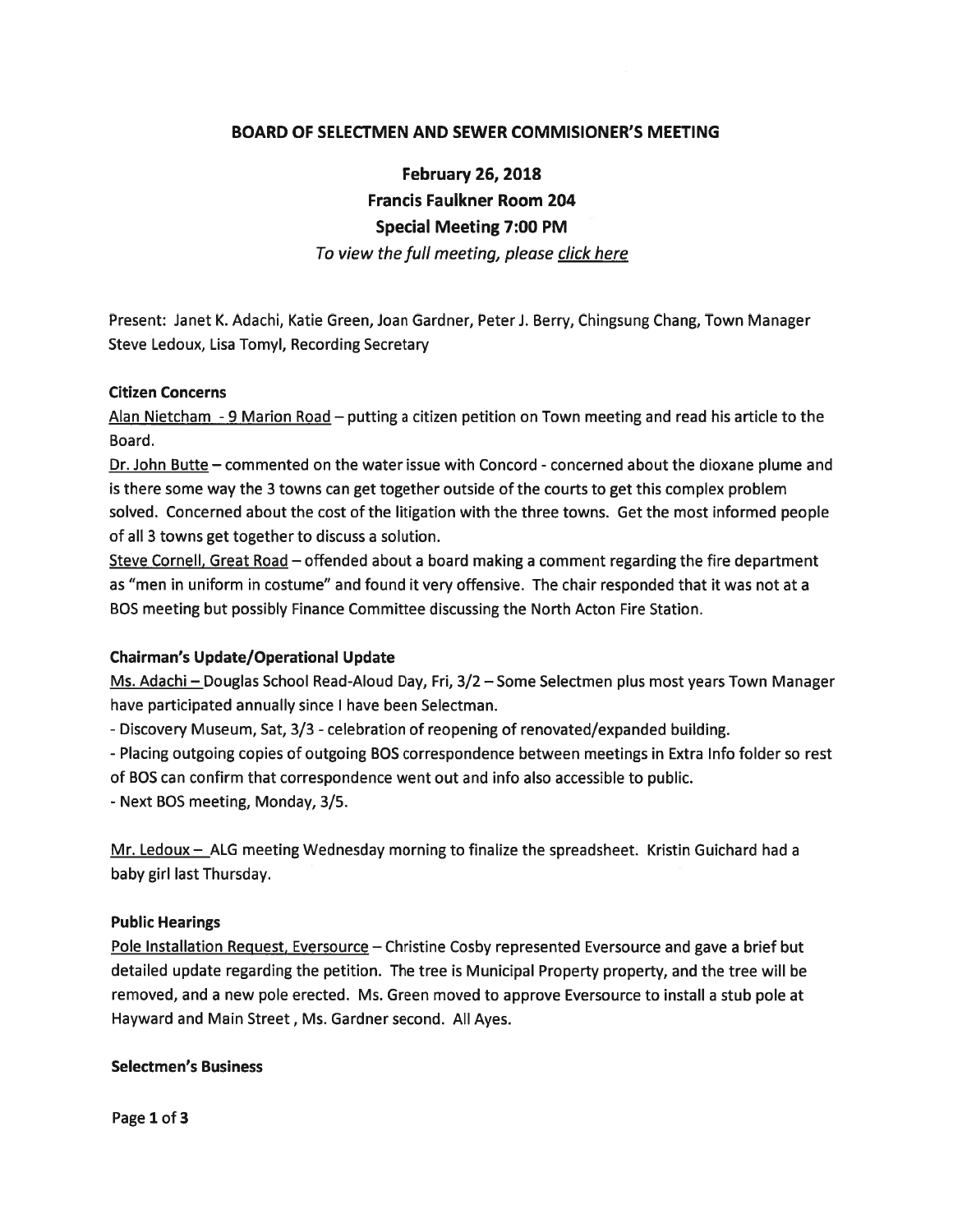SPSP #06/02/87-284 Amendment, 976 Main Street - Representing Method Machine Tools is Jeffrey Brem of Meisner Brem Corporation. Ms. Green inquired about the plan to install the landscape in two phases — first phase is the work around the facility, and second is the final landscaping . Ms. Gardner inquired about the timing of the second phase — 18 months. PB — conditions to show proof you compiled to 2.2 within previous 12 months and other conditions, and if Methods Material have been complying with this currently  $-$  yes.

Ms. Green moved to approve SPSP amendment with conditions noted on Planning Department draft decision and condition they meet the conditions of the stormwater bylaw, Ms. Gardner second, All Ayes

19-21 Maple Street Acquisition Discussion — Mr. Ledoux requested to pass on this topic until Monday night, and have an executive session next Monday night.

Selectmen to Take Position on Warrant Articles/Close Annual Town Meeting Warrant— Ms. Adachi added that <sup>a</sup> warrant article will contain an article on water supply. Mr. Ledoux explained that the warrant is still in draft form.

Volunteer Appreciation Reception, Proposed Volunteer of the Year — Mr. Berry presented his idea for the appreciation reception for 3 dates in May, 4, 11 and 25. Will choose <sup>a</sup> date at next meeting. Continued the proposed volunteer award as <sup>a</sup> Selectmen goals. Proposed <sup>a</sup> name for the award as the Colonel Francis Falkner Sr. Award for Exemplary Volunteer. Volunteers that go above and beyond may be recognized for their dedication. Perhaps do this at the volunteer reception instead of Town Meeting beginning 2019. Still trying to figure out whom to include as eligible recipients — i.e. people that have served <sup>a</sup> long time but have resigned, people that have moved out of town, etc. Recipients would receive <sup>a</sup> certificate similar to the Employee of the Year. Perhaps include <sup>a</sup> gift certificate as <sup>a</sup> gift to the recipient. Ms. Green suggested to limit to current serving volunteers or include former members. Thinks first night at Town Meeting reaches <sup>a</sup> broader group of people. Perhaps write something up in the paper and the May (volunteer reception) option allows for families to attend the event as well. Mr. Berry feels the need to cut off who would be eligible and limit it to currently serving boards and committees. Have <sup>a</sup> plaque at Town Hall to add to every year for the award. Would like to the event in May.

Ms. Gardner would be in favor of the event in May and each Selectmen chose <sup>a</sup> volunteer from their committees as <sup>a</sup> liaison to.

Mr. Berry added that the Selectmen would read <sup>a</sup> summary of the recipient of their volunteering efforts and history.

Ann Chang — would be good to do emeritus awarding.

Volunteer Coordinating Committee Revised Charge Mr. Berry moved to approve the charge, Ms. Green seconded, All Ayes.

Proposed Town Application to Join AARP/WHO Age-Friendly Communities Network KG — in suppor<sup>t</sup> of application especially the mention of the Purple Table (currently in use and supported by the Red Page 2 of 3